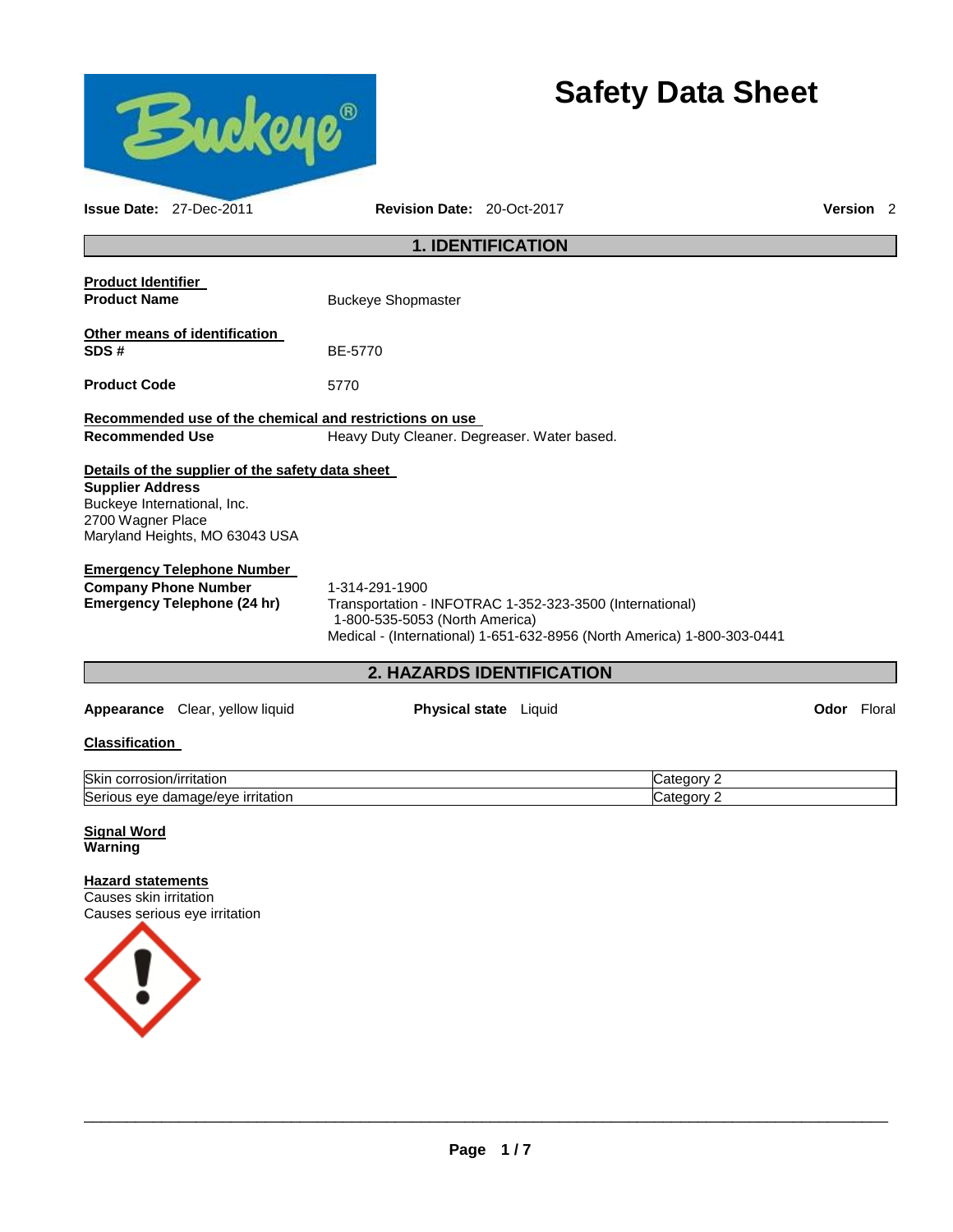## **Precautionary Statements - Prevention**

Wash face, hands and any exposed skin thoroughly after handling Wear protective gloves/protective clothing/eye protection/face protection

#### **Precautionary Statements - Response**

IF IN EYES: Rinse cautiously with water for several minutes. Remove contact lenses, if present and easy to do. Continue rinsing If eye irritation persists: Get medical advice/attention

\_\_\_\_\_\_\_\_\_\_\_\_\_\_\_\_\_\_\_\_\_\_\_\_\_\_\_\_\_\_\_\_\_\_\_\_\_\_\_\_\_\_\_\_\_\_\_\_\_\_\_\_\_\_\_\_\_\_\_\_\_\_\_\_\_\_\_\_\_\_\_\_\_\_\_\_\_\_\_\_\_\_\_\_\_\_\_\_\_\_\_\_\_

IF ON SKIN: Gently wash with plenty of soap and water

If skin irritation or rash occurs: Get medical advice/attention

Take off contaminated clothing and wash before reuse

#### **Other hazards**

Harmful to aquatic life with long lasting effects

# **3. COMPOSITION/INFORMATION ON INGREDIENTS**

| <b>Chemical Name</b>          | <b>CAS No.</b> | Weight-% |
|-------------------------------|----------------|----------|
| Givcol ether TPM              | 25498-49-1     | <5       |
| Dodecyl benzene sulfonic acid | 27176-87-0     | <5       |
| Sodium metasilicate           | 6834-92-0      | ເວ       |

\*\*If Chemical Name/CAS No is "proprietary" and/or Weight-% is listed as a range, the specific chemical identity and/or percentage of composition has been withheld as a trade secret.\*\*

# **4. FIRST AID MEASURES**

#### **First Aid Measures**

|                                            | <b>5. FIRE-FIGHTING MEASURES</b>                                                                                                                      |
|--------------------------------------------|-------------------------------------------------------------------------------------------------------------------------------------------------------|
| <b>Notes to Physician</b>                  | Treat symptomatically.                                                                                                                                |
|                                            | <u>Indication of any immediate medical attention and special treatment needed</u>                                                                     |
| <b>Symptoms</b>                            | Exposed individuals may experience eye tearing, redness, and discomfort. Causes skin<br>irritation.                                                   |
| <b>Most important symptoms and effects</b> |                                                                                                                                                       |
| Ingestion                                  | Drink 2-3 large glasses of water. Do NOT induce vomiting. Never give anything by mouth to<br>an unconscious person. Call a physician.                 |
| <b>Inhalation</b>                          | Remove to fresh air.                                                                                                                                  |
| <b>Skin Contact</b>                        | Wash with soap and water. If skin irritation persists, call a physician.                                                                              |
| <b>Eye Contact</b>                         | Rinse immediately with plenty of water, also under the eyelids, for at least 15 minutes. If<br>eye irritation persists: Get medical advice/attention. |
|                                            |                                                                                                                                                       |

## **Suitable Extinguishing Media**

Use extinguishing measures that are appropriate to local circumstances and the surrounding environment.

**Unsuitable Extinguishing Media** Not determined.

## **Specific Hazards Arising from the Chemical**

Combustion products may be toxic.

**Hazardous Combustion Products** Carbon oxides. Silicon oxides. Nitrogen oxides (NOx).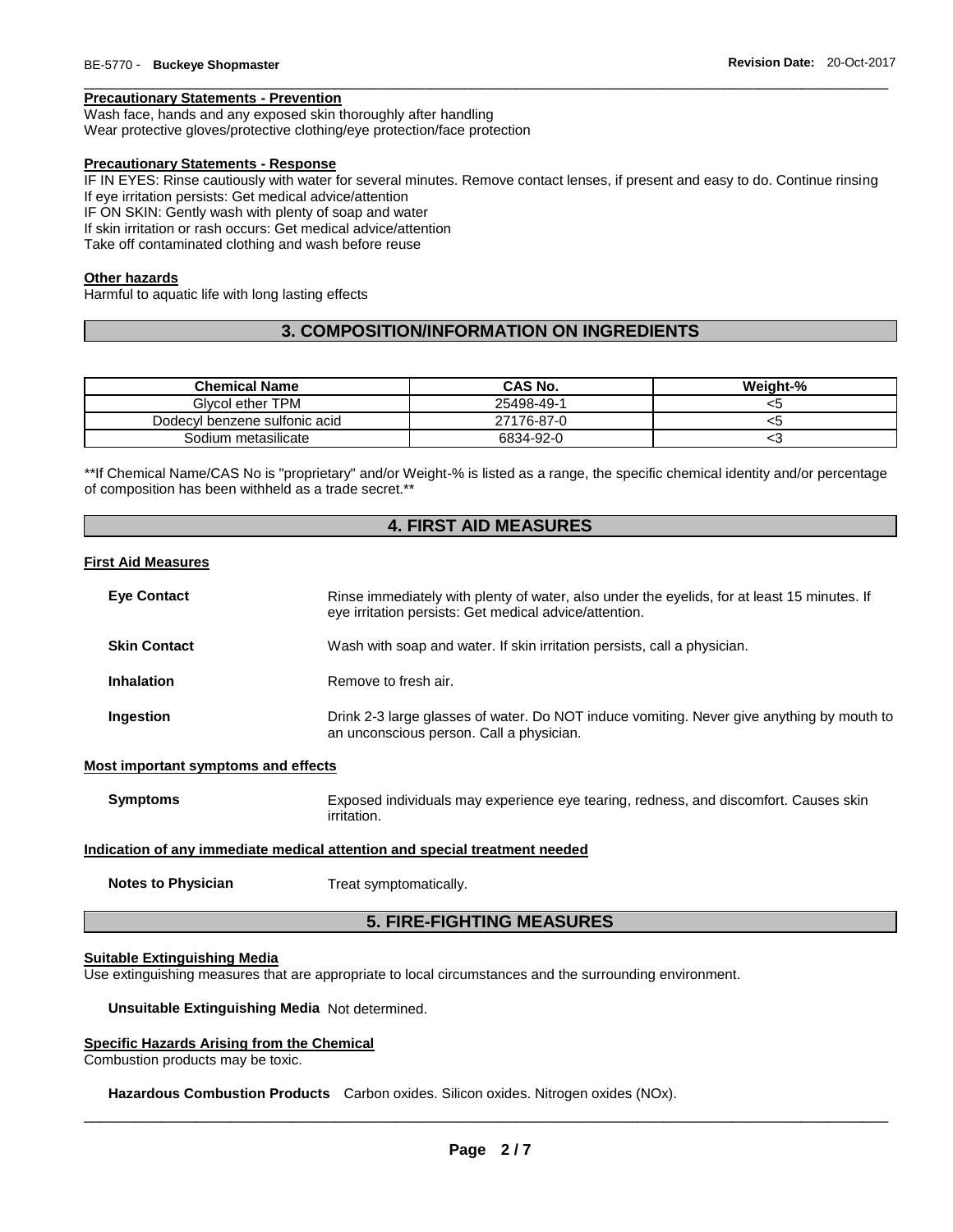#### **Protective equipment and precautions for firefighters**

As in any fire, wear self-contained breathing apparatus pressure-demand, MSHA/NIOSH (approved or equivalent) and full protective gear.

# **6. ACCIDENTAL RELEASE MEASURES**

\_\_\_\_\_\_\_\_\_\_\_\_\_\_\_\_\_\_\_\_\_\_\_\_\_\_\_\_\_\_\_\_\_\_\_\_\_\_\_\_\_\_\_\_\_\_\_\_\_\_\_\_\_\_\_\_\_\_\_\_\_\_\_\_\_\_\_\_\_\_\_\_\_\_\_\_\_\_\_\_\_\_\_\_\_\_\_\_\_\_\_\_\_

#### **Personal precautions, protective equipment and emergency procedures**

| <b>Personal Precautions</b>                          | Use personal protective equipment as required.                                                                                       |
|------------------------------------------------------|--------------------------------------------------------------------------------------------------------------------------------------|
| <b>Environmental precautions</b>                     |                                                                                                                                      |
| Methods and material for containment and cleaning up |                                                                                                                                      |
| <b>Methods for Containment</b>                       | Prevent further leakage or spillage if safe to do so.                                                                                |
| <b>Methods for Clean-Up</b>                          | Pick up with mop, wet/dry vac, or absorbent material. Rinse area with clear water and allow<br>floor to dry before allowing traffic. |
|                                                      | <b>7. HANDLING AND STORAGE</b>                                                                                                       |

#### **Precautions for safe handling**

**Advice on Safe Handling** Wash thoroughly after handling. Use personal protection recommended in Section 8. Keep out of the reach of children. If concentrated or diluted product is allowed to dry on glass, etching may occur.

## **Conditions for safe storage, including any incompatibilities**

| <b>Storage Conditions</b>     | Keep containers tightly closed in a dry, cool and well-ventilated place. Keep container<br>closed when not in use. Store at room temperature. |
|-------------------------------|-----------------------------------------------------------------------------------------------------------------------------------------------|
| <b>Packaging Materials</b>    | May damage some plastics.                                                                                                                     |
| <b>Incompatible Materials</b> | Chlorine bleach.                                                                                                                              |

# **8. EXPOSURE CONTROLS/PERSONAL PROTECTION**

#### **Exposure Guidelines**

| <b>Chemical Name</b>       | τ∟ν<br>∴GIH<br>л.       | <b>OSHA PEL</b>               | <b>NIOSH IDLH</b> |
|----------------------------|-------------------------|-------------------------------|-------------------|
| <br>metasilicate<br>Sodium | $2 \text{ mg/m}$<br>. . | ma/m <sup>3</sup><br><u>_</u> |                   |
| 6834-92-0                  |                         |                               |                   |

#### **Appropriate engineering controls**

**Engineering Controls Apply technical measures to comply with the occupational exposure limits.** 

#### **Individual protection measures, such as personal protective equipment**

**Eye/Face Protection Risk of contact: Wear approved safety goggles. Skin and Body Protection** Wear rubber gloves or other impervious gloves. Footwear that keeps feet dry is suggested. **Respiratory Protection Refer to 29 CFR 1910.134 for respiratory protection requirements.** 

**General Hygiene Considerations** Wash hands thoroughly after handling.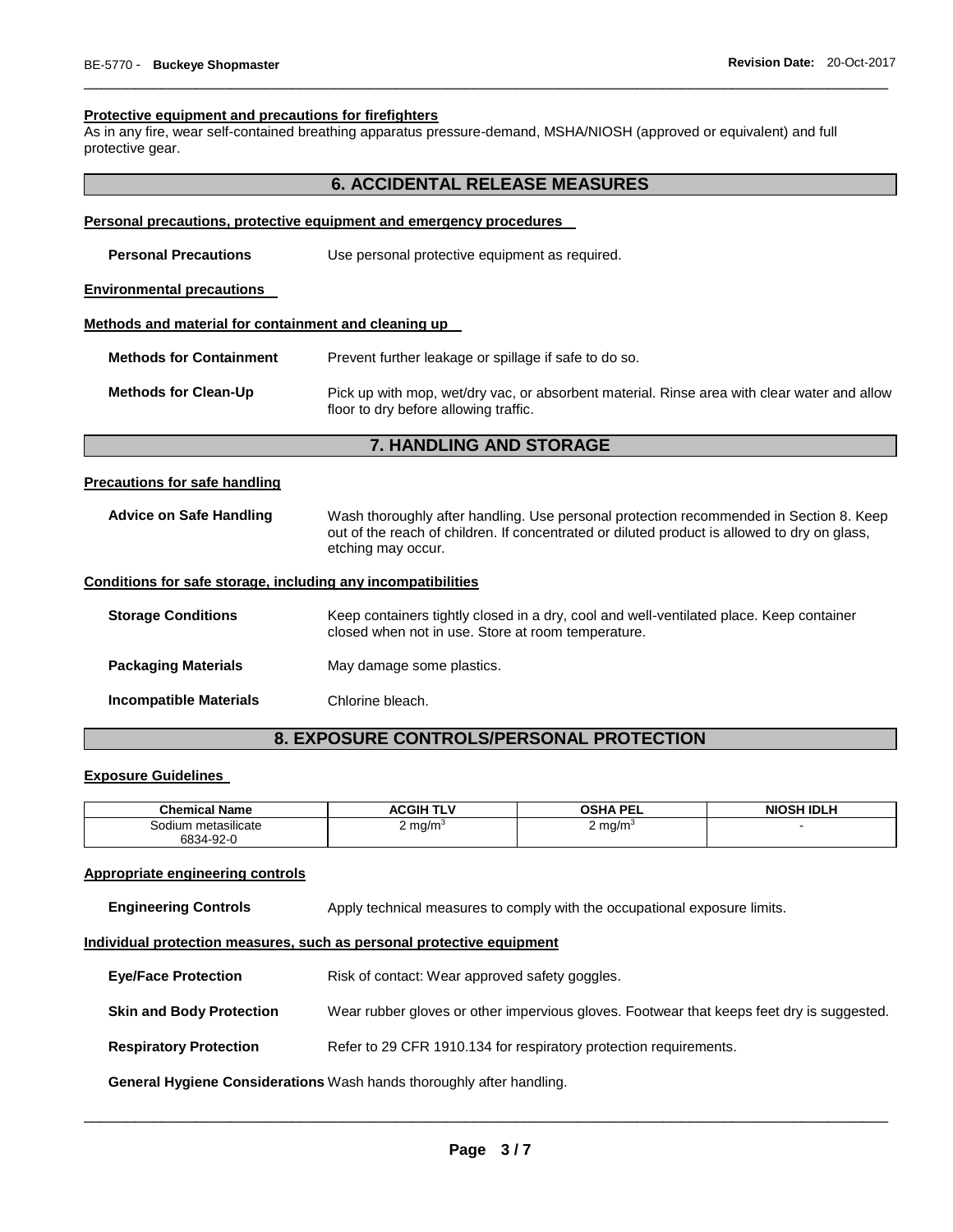# **9. PHYSICAL AND CHEMICAL PROPERTIES**

\_\_\_\_\_\_\_\_\_\_\_\_\_\_\_\_\_\_\_\_\_\_\_\_\_\_\_\_\_\_\_\_\_\_\_\_\_\_\_\_\_\_\_\_\_\_\_\_\_\_\_\_\_\_\_\_\_\_\_\_\_\_\_\_\_\_\_\_\_\_\_\_\_\_\_\_\_\_\_\_\_\_\_\_\_\_\_\_\_\_\_\_\_

# **Information on basic physical and chemical properties**

| <b>Physical state</b><br>Appearance<br>Color           | Liquid<br>Clear, yellow liquid<br>Yellow                | Odor<br><b>Odor Threshold</b> | Floral<br>Not determined |
|--------------------------------------------------------|---------------------------------------------------------|-------------------------------|--------------------------|
| <b>Property</b>                                        | <b>Values</b>                                           | Remarks • Method              |                          |
| рH                                                     | $12.3 \pm 0.2$ (conc)<br>$11.2 \pm 0.2$ (1:10 dilution) |                               |                          |
| <b>Melting Point/Freezing Point</b>                    | Not determined                                          |                               |                          |
| <b>Boiling Point/Boiling Range</b>                     | 100 °C / 212 °F                                         |                               |                          |
| <b>Flash Point</b>                                     | None                                                    | Tag Closed Cup                |                          |
| <b>Evaporation Rate</b>                                | 1.0                                                     | (Water = 1)                   |                          |
| <b>Flammability (Solid, Gas)</b>                       | n/a-liquid                                              |                               |                          |
| <b>Flammability Limits in Air</b>                      |                                                         |                               |                          |
| <b>Upper Flammability Limits</b>                       | Not applicable                                          |                               |                          |
| <b>Lower Flammability Limit</b>                        | Not applicable                                          |                               |                          |
| <b>Vapor Pressure</b>                                  | Not determined                                          |                               |                          |
| <b>Vapor Density</b>                                   | Not determined                                          |                               |                          |
| <b>Relative Density</b>                                | 1.03                                                    |                               |                          |
| <b>Water Solubility</b>                                | Infinite                                                |                               |                          |
| Solubility in other solvents                           | Not determined                                          |                               |                          |
| <b>Partition Coefficient</b>                           | Not determined                                          |                               |                          |
| <b>Auto-ignition Temperature</b>                       | Not determined                                          |                               |                          |
| <b>Decomposition Temperature</b>                       | Not determined                                          |                               |                          |
| <b>Kinematic Viscosity</b><br><b>Dynamic Viscosity</b> | Not determined<br>Not determined                        |                               |                          |
| <b>Explosive Properties</b>                            | Not determined                                          |                               |                          |
| <b>Oxidizing Properties</b>                            | Not determined                                          |                               |                          |

# **10. STABILITY AND REACTIVITY**

#### **Reactivity**

Not reactive under normal conditions.

# **Chemical Stability**

Stable under recommended storage conditions.

#### **Possibility of Hazardous Reactions**

None under normal processing.

## **Hazardous Polymerization** Hazardous polymerization does not occur.

## **Conditions to Avoid**

Keep out of reach of children.

# **Incompatible Materials**

Chlorine bleach.

# **Hazardous Decomposition Products**

Carbon oxides. Nitrogen oxides (NOx). Silicon oxides.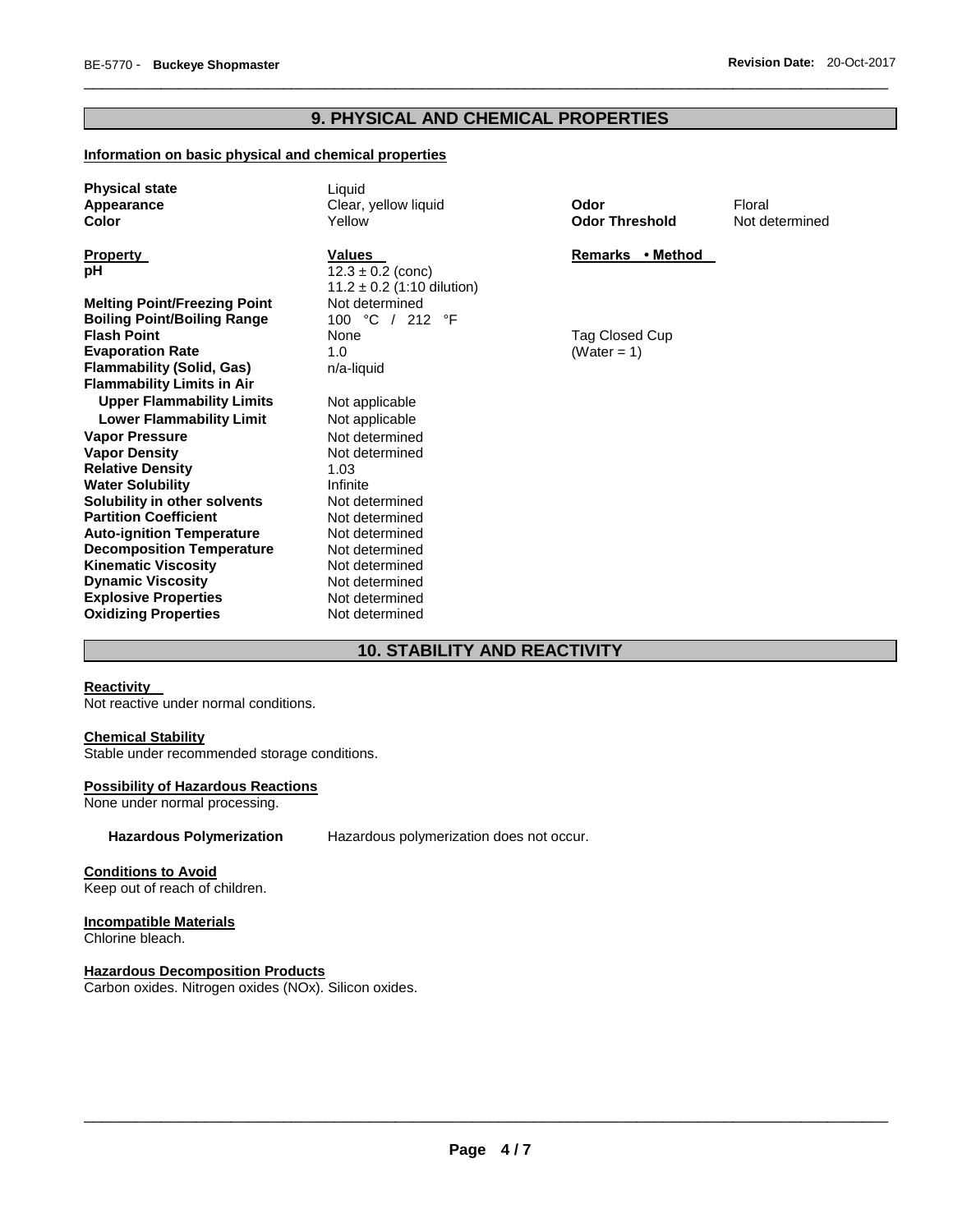## \_\_\_\_\_\_\_\_\_\_\_\_\_\_\_\_\_\_\_\_\_\_\_\_\_\_\_\_\_\_\_\_\_\_\_\_\_\_\_\_\_\_\_\_\_\_\_\_\_\_\_\_\_\_\_\_\_\_\_\_\_\_\_\_\_\_\_\_\_\_\_\_\_\_\_\_\_\_\_\_\_\_\_\_\_\_\_\_\_\_\_\_\_ **11. TOXICOLOGICAL INFORMATION**

## **Information on likely routes of exposure**

| <b>Product Information</b> |                                  |
|----------------------------|----------------------------------|
| <b>Eye Contact</b>         | Causes serious eye irritation.   |
| <b>Skin Contact</b>        | Avoid contact with skin.         |
| <b>Inhalation</b>          | Avoid breathing vapors or mists. |
| Ingestion                  | Do not ingest.                   |

## **Component Information**

| <b>Chemical Name</b>                        | Oral LD50             | <b>Dermal LD50</b>           | <b>Inhalation LC50</b>   |
|---------------------------------------------|-----------------------|------------------------------|--------------------------|
| Propylene Glycol Phenyl Ether<br>770-35-4   | (Rat)<br>= 2830 mg/kg | > 2 g/kg (Rabbit)            |                          |
| Glycol ether TPM<br>25498-49-1              | = 3200 mg/kg<br>(Rat) | (Rabbit)<br>= 15440 mg/kg    | -                        |
| Dodecyl benzene sulfonic acid<br>27176-87-0 | = 1260 mg/kg<br>(Rat) | 631 - 1000 mg/kg<br>(Rabbit) | $\overline{\phantom{a}}$ |
| Sodium metasilicate<br>6834-92-0            | Rat)<br>= 1153 mg/kg  |                              |                          |

#### **Information on physical, chemical and toxicological effects**

**Symptoms** Please see section 4 of this SDS for symptoms.

## **Delayed and immediate effects as well as chronic effects from short and long-term exposure**

**Carcinogenicity** Based on the information provided, this product does not contain any carcinogens or potential carcinogens as listed by OSHA, IARC or NTP.

#### **Numerical measures of toxicity**

Not determined.

# **12. ECOLOGICAL INFORMATION**

#### **Ecotoxicity**

Harmful to aquatic life with long lasting effects.

| <b>Chemical Name</b>                        | Algae/aguatic plants                                  | Fish                                                                                                       | Crustacea                                         |  |  |
|---------------------------------------------|-------------------------------------------------------|------------------------------------------------------------------------------------------------------------|---------------------------------------------------|--|--|
| Glycol ether TPM<br>25498-49-1              |                                                       | 11619: 96 h Pimephales promelas<br>mg/L LC50 static                                                        | 10: 48 h Daphnia magna mg/L<br>EC50               |  |  |
| Dodecyl benzene sulfonic acid<br>27176-87-0 | 29: 96 h Pseudokirchneriella<br>subcapitata mg/L EC50 | 3.5 - 10: 96 h Brachydanio rerio<br>mg/L LC50 static 10.8: 96 h<br>Oncorhynchus mykiss mg/L LC50<br>static | 5.88: 48 h Daphnia magna mg/L<br>EC <sub>50</sub> |  |  |
| Sodium metasilicate<br>6834-92-0            |                                                       | 210: 96 h Brachydanio rerio mg/L<br>LC50 semi-static 210: 96 h<br>Brachydanio rerio mg/L LC50              | 216: 96 h Daphnia magna mg/L<br>EC <sub>50</sub>  |  |  |

# **Persistence/Degradability**

Not determined.

#### **Bioaccumulation**

Not determined.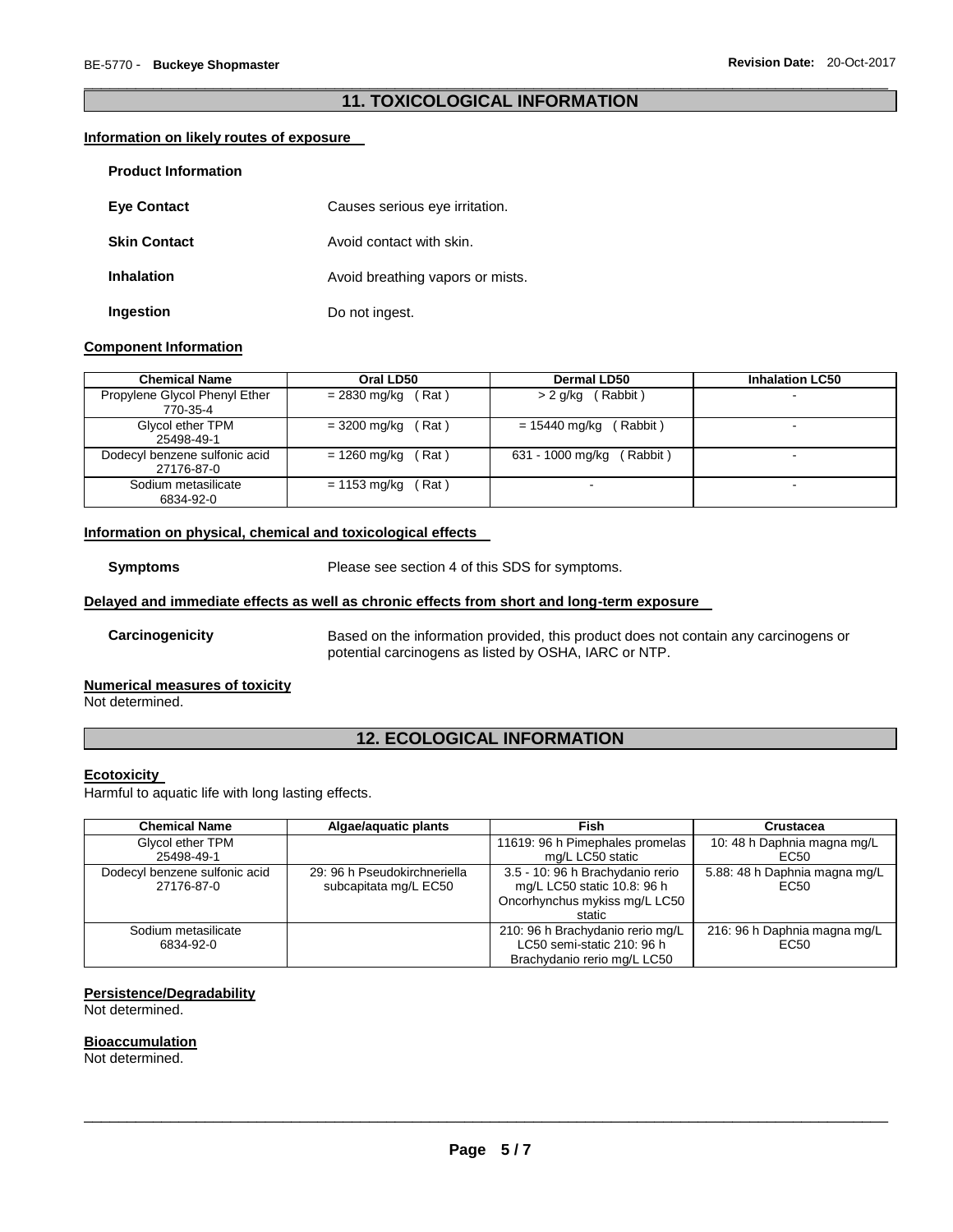## **Mobility**

Not determined

#### **Other Adverse Effects**

Not determined

# **13. DISPOSAL CONSIDERATIONS**

\_\_\_\_\_\_\_\_\_\_\_\_\_\_\_\_\_\_\_\_\_\_\_\_\_\_\_\_\_\_\_\_\_\_\_\_\_\_\_\_\_\_\_\_\_\_\_\_\_\_\_\_\_\_\_\_\_\_\_\_\_\_\_\_\_\_\_\_\_\_\_\_\_\_\_\_\_\_\_\_\_\_\_\_\_\_\_\_\_\_\_\_\_

#### **Waste Treatment Methods**

| <b>Disposal of Wastes</b>                                                                                                               | Disposal should be in accordance with applicable regional, national and local laws and<br>regulations.                         |  |  |  |
|-----------------------------------------------------------------------------------------------------------------------------------------|--------------------------------------------------------------------------------------------------------------------------------|--|--|--|
| <b>Contaminated Packaging</b><br>Disposal should be in accordance with applicable regional, national and local laws and<br>regulations. |                                                                                                                                |  |  |  |
| <b>14. TRANSPORT INFORMATION</b>                                                                                                        |                                                                                                                                |  |  |  |
| <u>Note</u>                                                                                                                             | Please see current shipping paper for most up to date shipping information, including<br>exemptions and special circumstances. |  |  |  |
| <u>DOT</u>                                                                                                                              | Not regulated                                                                                                                  |  |  |  |

**IATA** Not regulated

**IMDG**<br>**Marine Pollutant Marine Pollutant** This material may meet the definition of a marine pollutant

# **15. REGULATORY INFORMATION**

#### **International Inventories**

| <b>Chemical Name</b>             | TSCA | <b>DSL/NDSL EINECS/E</b> | <b>LINCS</b> | <b>ENCS</b> | <b>IECSC</b> | <b>KECL</b> | <b>PICCS</b> | <b>AICS</b> |
|----------------------------------|------|--------------------------|--------------|-------------|--------------|-------------|--------------|-------------|
| Propylene Glycol Phenyl<br>Ether |      |                          |              | Present     | X            | Present     | Χ            |             |
| Glycol ether TPM                 |      | Х                        |              | Present     | Χ            | Present     | Χ            |             |
| Dodecyl benzene sulfonic<br>acid |      | Χ                        |              | Present     | X            | Present     | x            |             |
| Sodium metasilicate              |      |                          |              | Present     | X            | Present     | Χ            |             |

#### **Legend:**

*TSCA - United States Toxic Substances Control Act Section 8(b) Inventory* 

*DSL/NDSL - Canadian Domestic Substances List/Non-Domestic Substances List* 

*EINECS/ELINCS - European Inventory of Existing Chemical Substances/European List of Notified Chemical Substances* 

*ENCS - Japan Existing and New Chemical Substances* 

*IECSC - China Inventory of Existing Chemical Substances* 

*KECL - Korean Existing and Evaluated Chemical Substances* 

*PICCS - Philippines Inventory of Chemicals and Chemical Substances* 

*AICS - Australian Inventory of Chemical Substances* 

## **US Federal Regulations**

#### **CERCLA**

Does not apply

| <b>Chemical Name</b>          | <b>Hazardous Substances RQs</b> | <b>CERCLA/SARA RQ</b> | <b>Reportable Quantity (RQ)</b> |
|-------------------------------|---------------------------------|-----------------------|---------------------------------|
| Dodecyl benzene sulfonic acid | 1000 lb                         |                       | RQ 1000 lb final RQ             |
| 27176-87-0                    |                                 |                       | RQ 454 kg final RQ              |